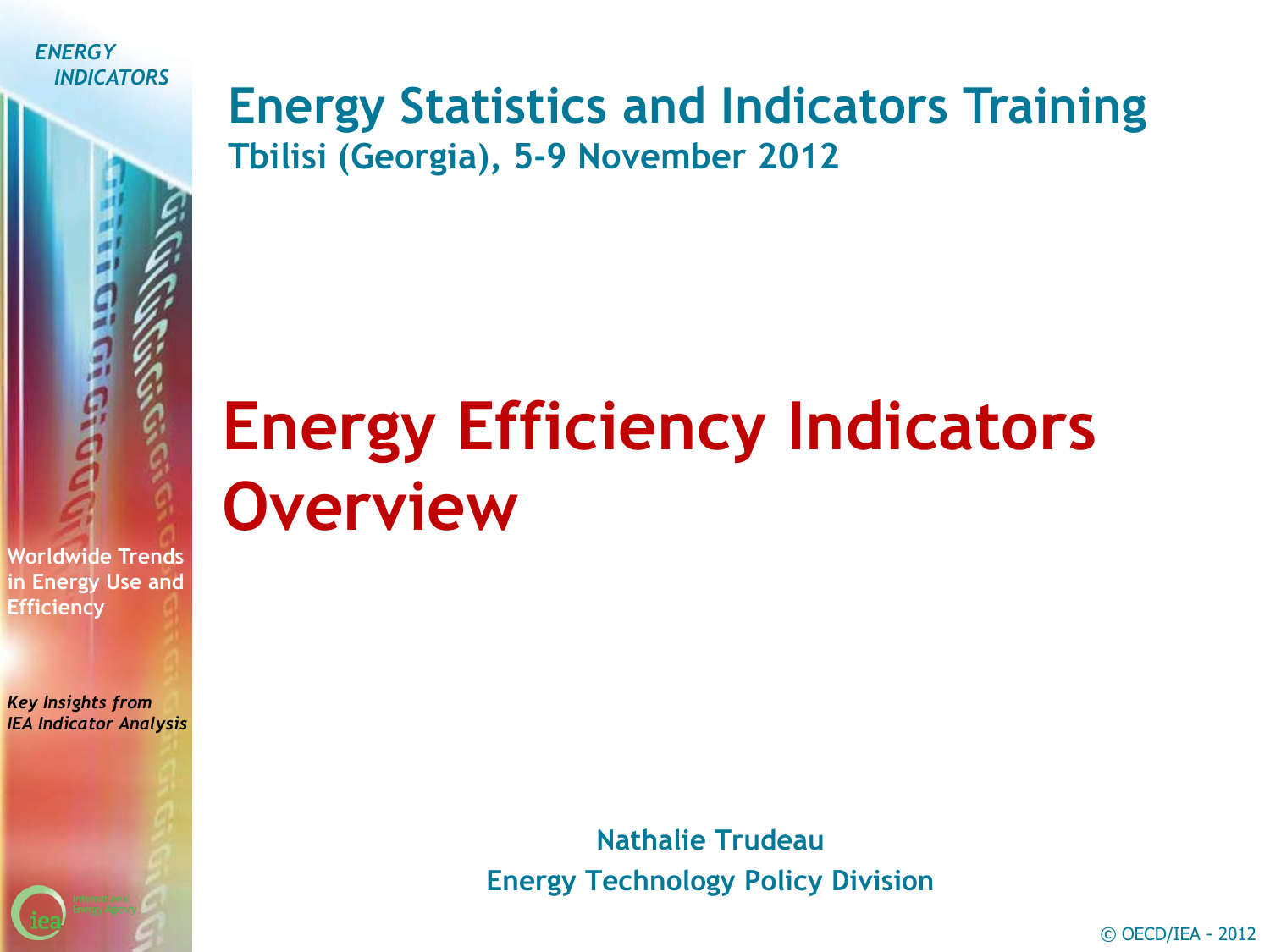### **The IEA has a broad range of activities to help countries exploit cost-effective energy efficiency potentials**

**Worldwide Trends in Energy Use and Efficiency** *Key Insights from IEA Indicator Analysis* **High-level engagement Indicators Scenarios Technology Policy Develop more detailed indicators Enhance regional / technology detail Sector roadmap development National roadmap Evaluate progress on EE recommendations**

© OECD/IEA - 2012

*ENERGY*

*INDICATORS*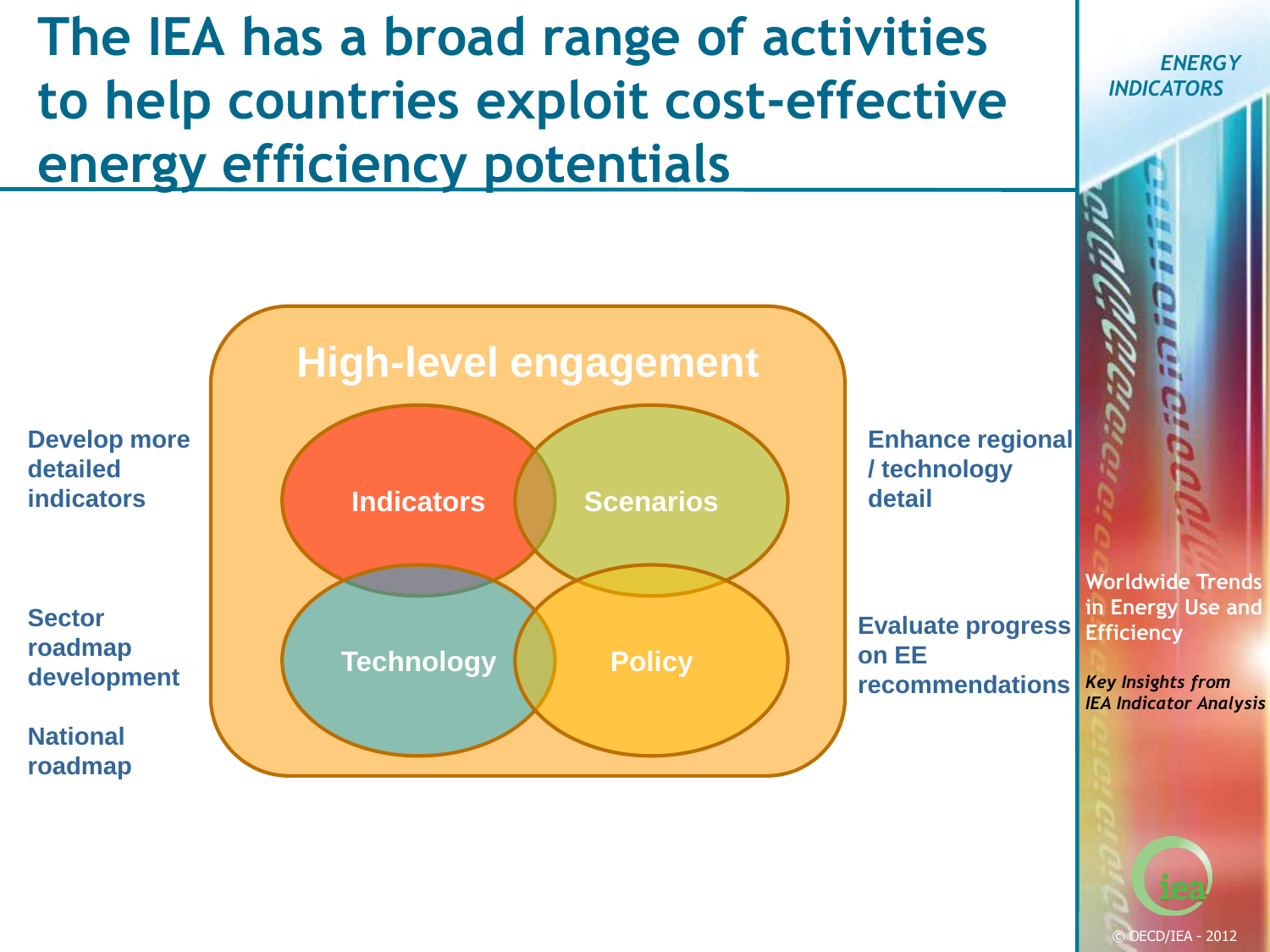# **What are energy indicators?**

- Any data or information which "indicates" **an energy situation or an evolution in the energy situation**
	- **E.g. oil production, growth in imports, etc.**
- However, people usually call energy **indicators a ratio between an energy consumption divided by "something"**
	- **Population, GDP, floor area, etc.**
- **The most often used energy indicators are: Energy consumption per capita Energy consumption per unit of GDP**



*ENERGY*

*INDICATORS*

*Key Insights from IEA Indicator Analysis*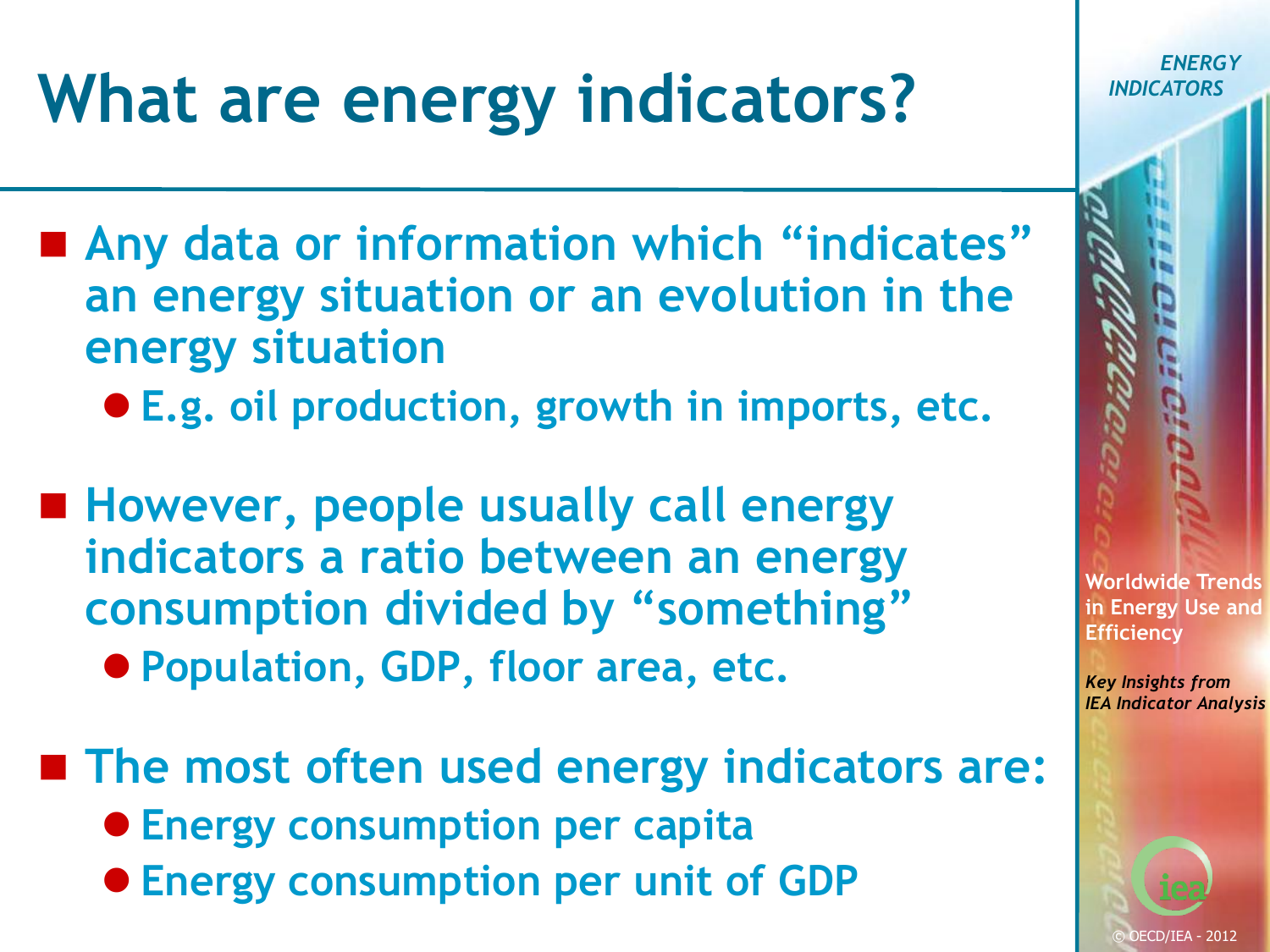## **Energy Consumption per Unit of GDP**



Rest of the world

*All countries and regions experienced a decrease in their energy use per GDP*

**Worldwide Trends in Energy Use and Efficiency**

*ENERGY*

*INDICATORS*

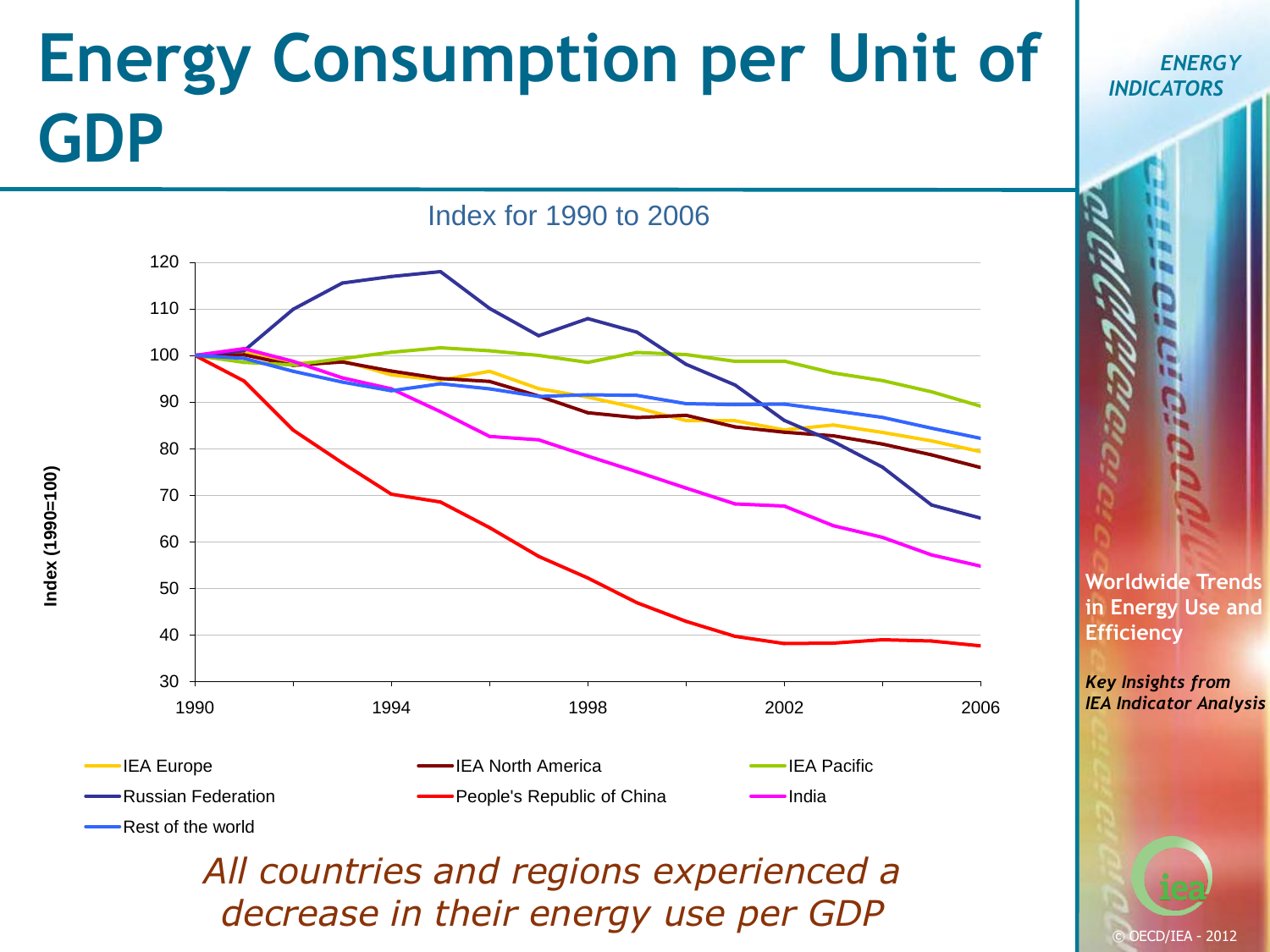### **What are Energy Efficiency Indicators?**

- Tools: based on detailed statistics to analyse **energy use and efficiency trends**
- **Examine impacts of economic activity and structure, income, prices, policies, etc**
- Support national policy-making and are used **to shape priorities for future action and to monitor progress**
- Used for estimating CO<sub>2</sub> savings, so a key **element of environment policy tool**

**Worldwide Trends in Energy Use and Efficiency**

*ENERGY*

*INDICATORS*

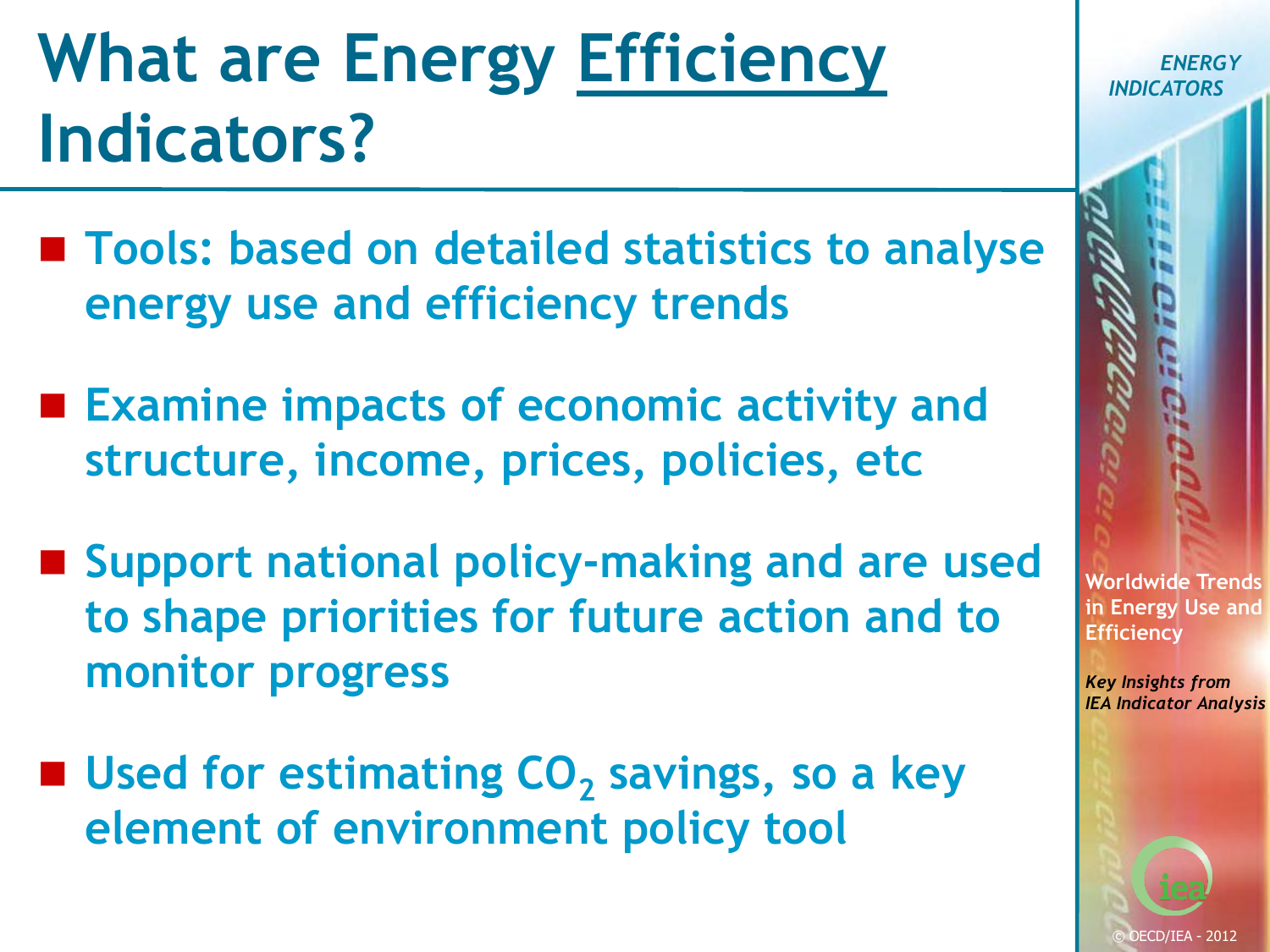

*Policy changes in response to the oil price shocks did more to restrain growth in global energy consumption than policies implemented since the 1990s*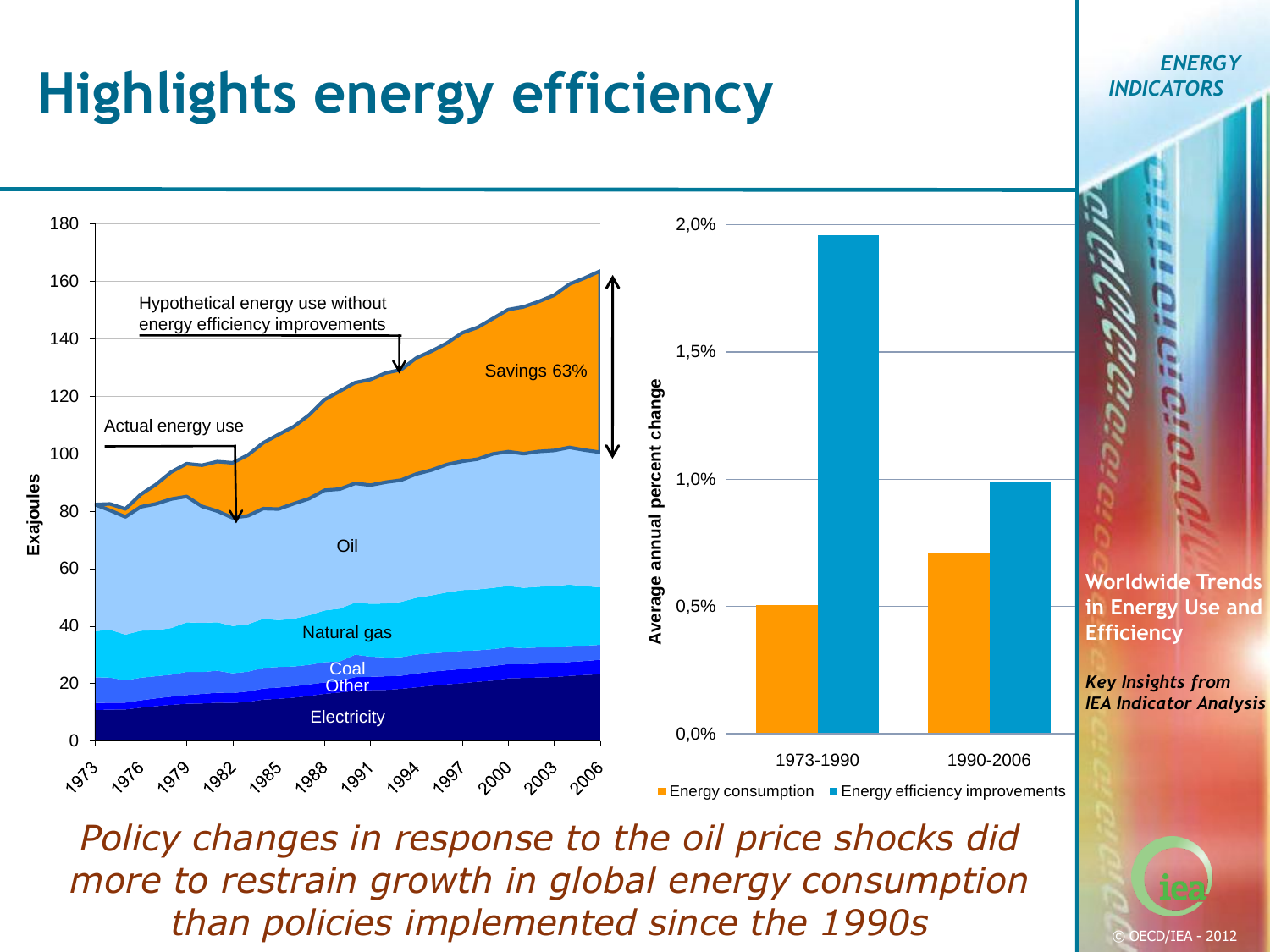# **Overview of IEA Indicators Work**

- **Establish a harmonised framework for data collection and analysis**
	- **Harmonisation => Comparability**
	- **Comparability => Understanding of global trends and drivers**
- Produce meaningful cross-country analysis to **provide guidance to policy-makers on:**
	- **Underlying drivers (economic activity & structure, income, prices...)**
	- **Trends in energy use and CO<sub>2</sub> emissions**
	- **Energy efficiency opportunities and progress**
	- **Policy effectiveness**

*ENERGY INDICATORS*

**Worldwide Trends in Energy Use and Efficiency**

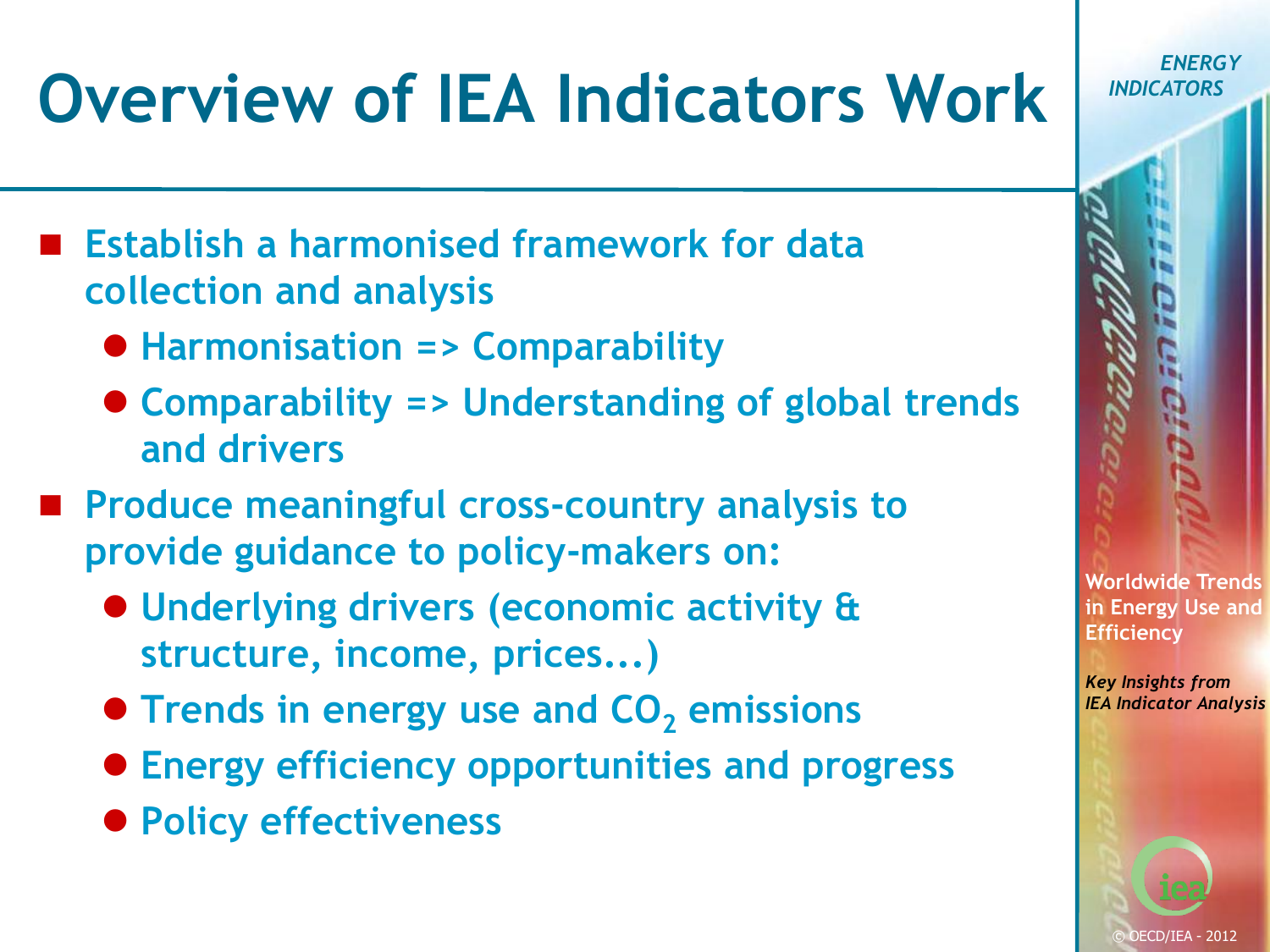### **The Early Days….**

- Data for only 11 IEA countries
- **Long lags in data availability**
- **Minimal country involvement**
- **Low profile in IEA and non-IEA member countries**
- **Little political support**



**Worldwide Trends in Energy Use and Efficiency**

*ENERGY*

*INDICATORS*

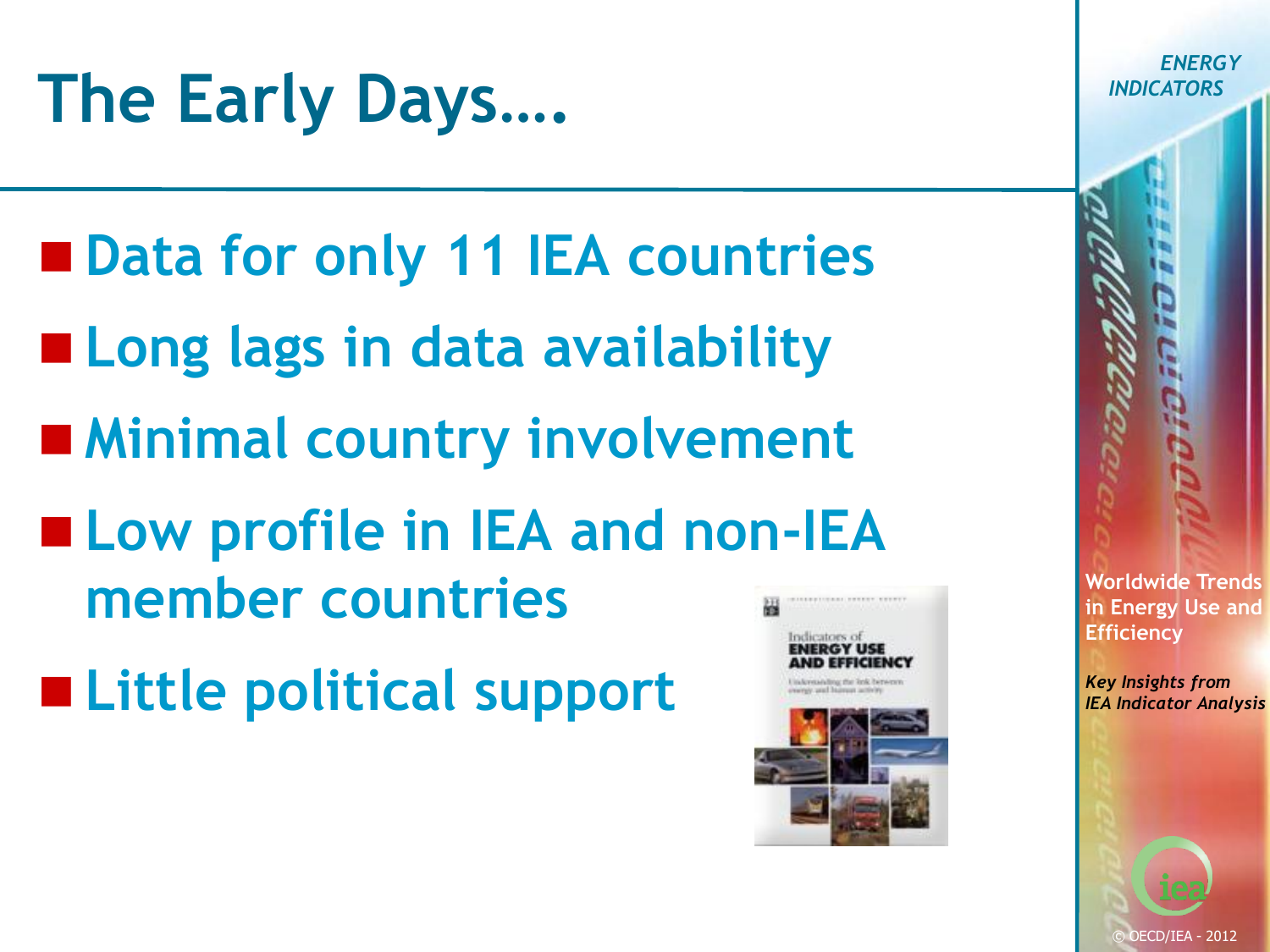#### *ENERGY* **From 2000….Growing interest!** *INDICATORS* **Increase in countries to Hard Link Education Information Print WATER COAST ENEMY TOE CARRIERIAN 14 Still long lags in data availability Countries more FRNATIONAL FNER ISSN FIF Worldwide Trends involved, links with in Energy Use and Efficiency Climate ODYSSEE Challenges** *Key Insights from IEA Indicator Analysis* OF ENERGY USE ■ 30 years is IEA best-seller **IN IEA COUNTRIES Growing political interest**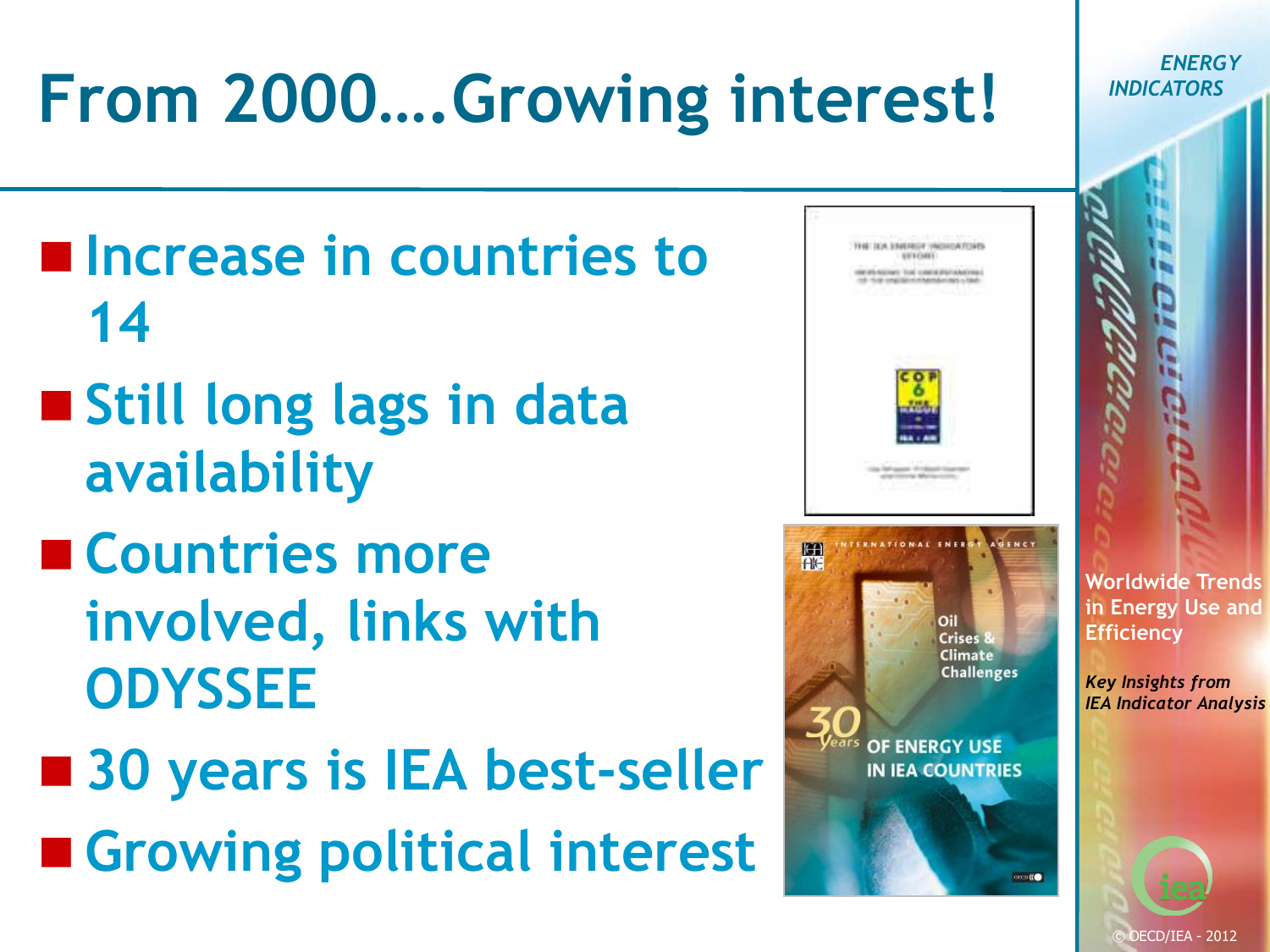## **Now….Everyone's a fan**

- Data for 22 IEA **countries, start to include others**
- **Lags in data availability reduced**
- **E** Significant country **involvement and strong co-operation with ODYSSEE**
- **Key IEA activity – many reports**
- **Significant political support at highest levels**



**Worldwide Trends in Energy Use and Efficiency**

*ENERGY*

*INDICATORS*

*Key Insights from IEA Indicator Analysis*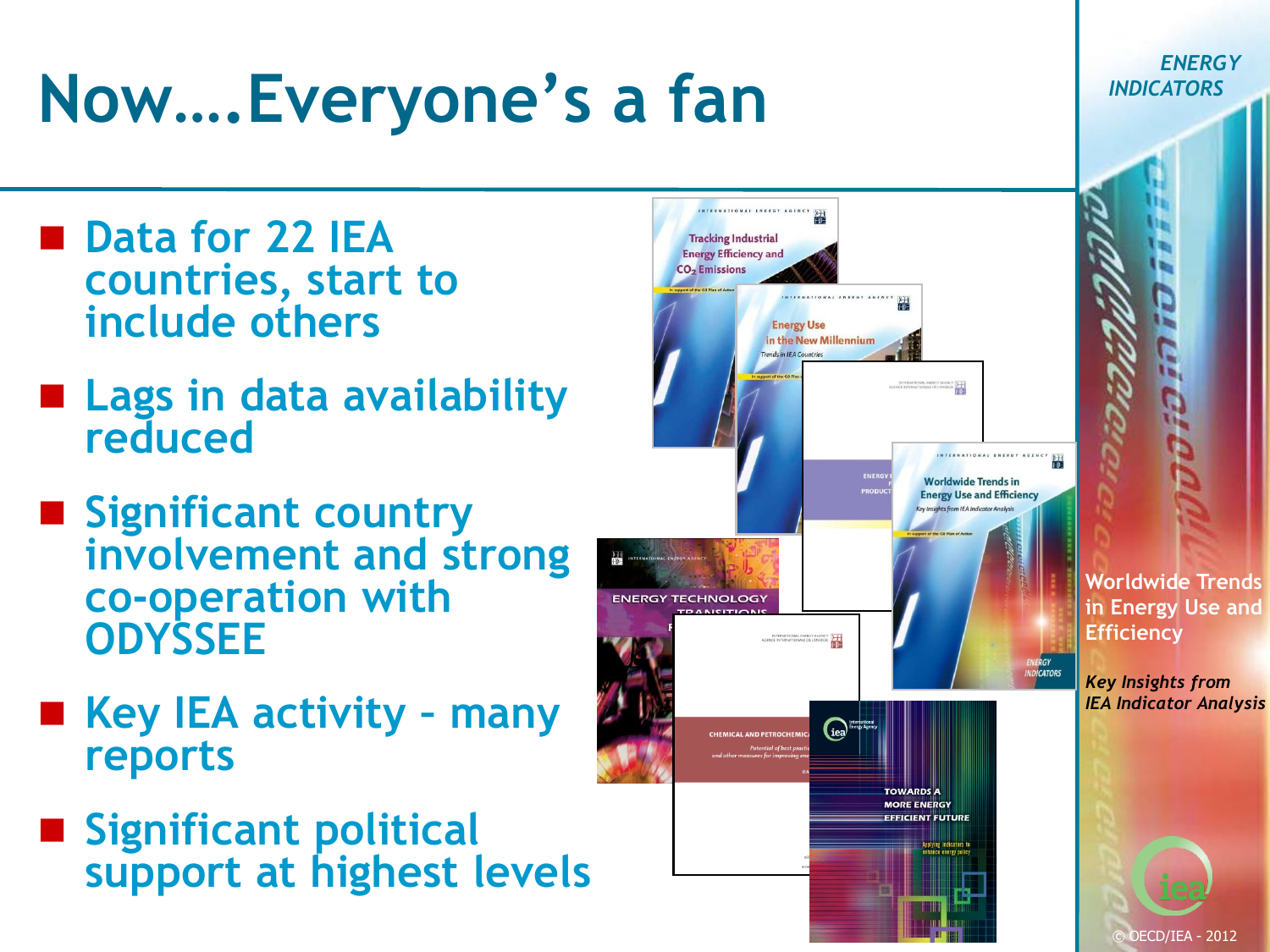**Progress has been achieved through co-operation**

- **Member and non-Member countries** ■ ODYSSEE network
- **APEC**
- **Industrial associations**
- **WBCSD**
- **ISO/IEC**
- **World Bank**
- **United Nations**
- **Asia Pacific Partnership**

*ENERGY INDICATORS*

**Worldwide Trends in Energy Use and Efficiency**

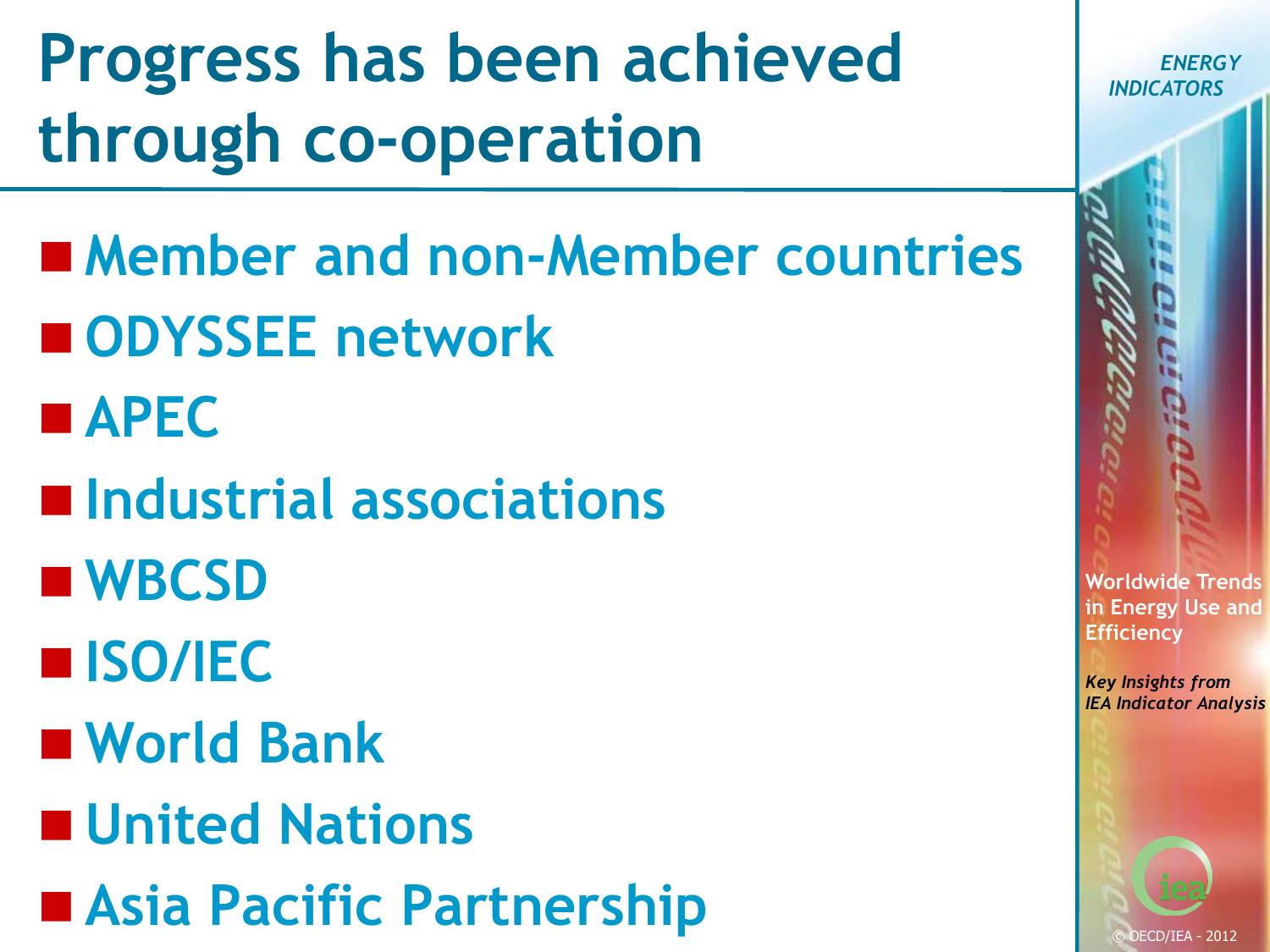### **The importance of collaboration**



#### **Exploit the indicators, indicates and indicates and indicates and indicates and indicates actions, the indicates of the indicates**  $\epsilon$ **for the discussion of the policies the statistics, build in the statistics, and the statistics, and the propose**  $\mu$  and the propose  $\mu$ **Collect, process, release the necessary detailed statistics**

*ENERGY INDICATORS*

**Worldwide Trends in Energy Use and Efficiency**

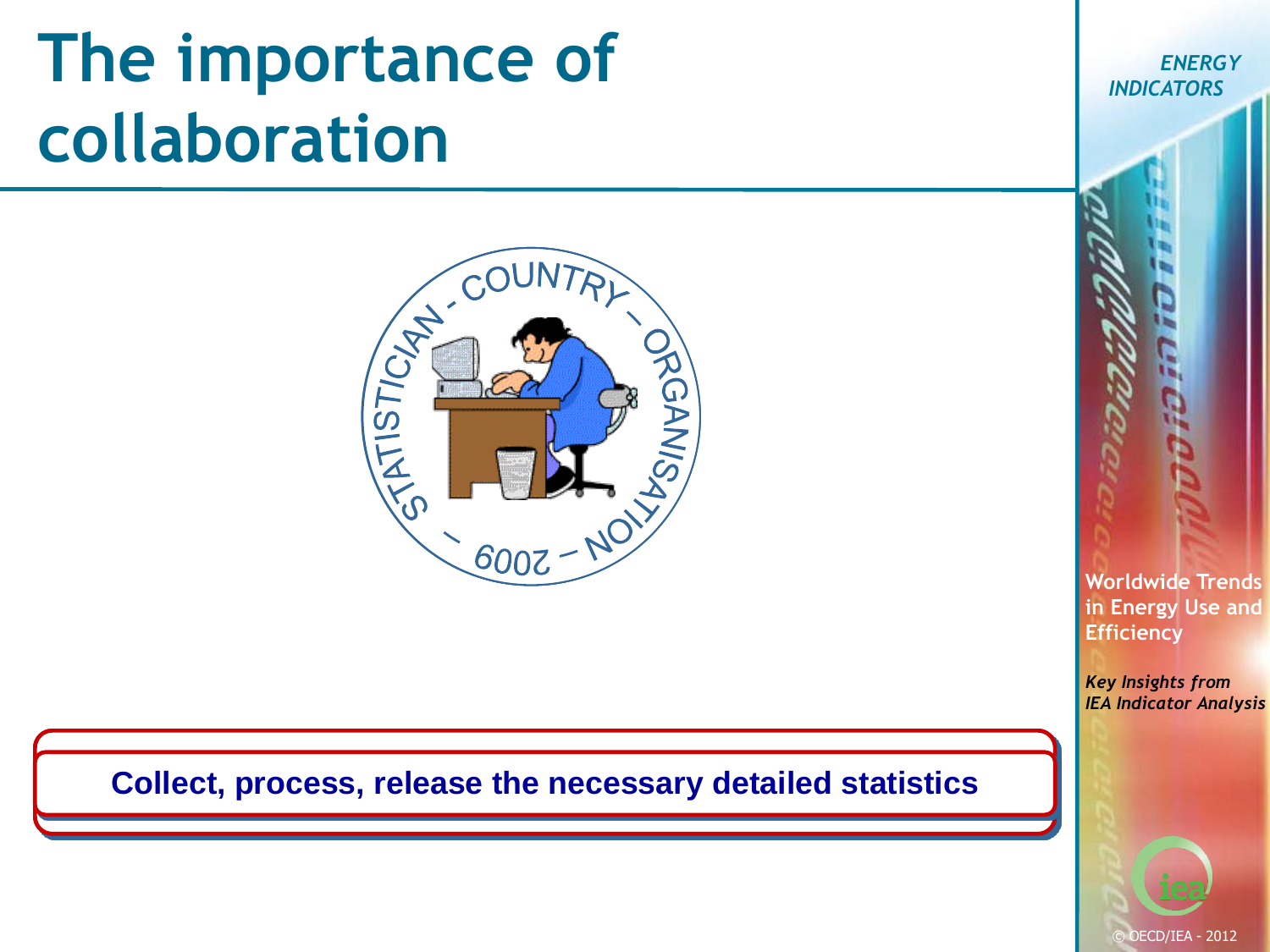**Importance of a dialogue between the three parties for having a better understanding of the needs, expectations as well as problems and issues of the other parties**

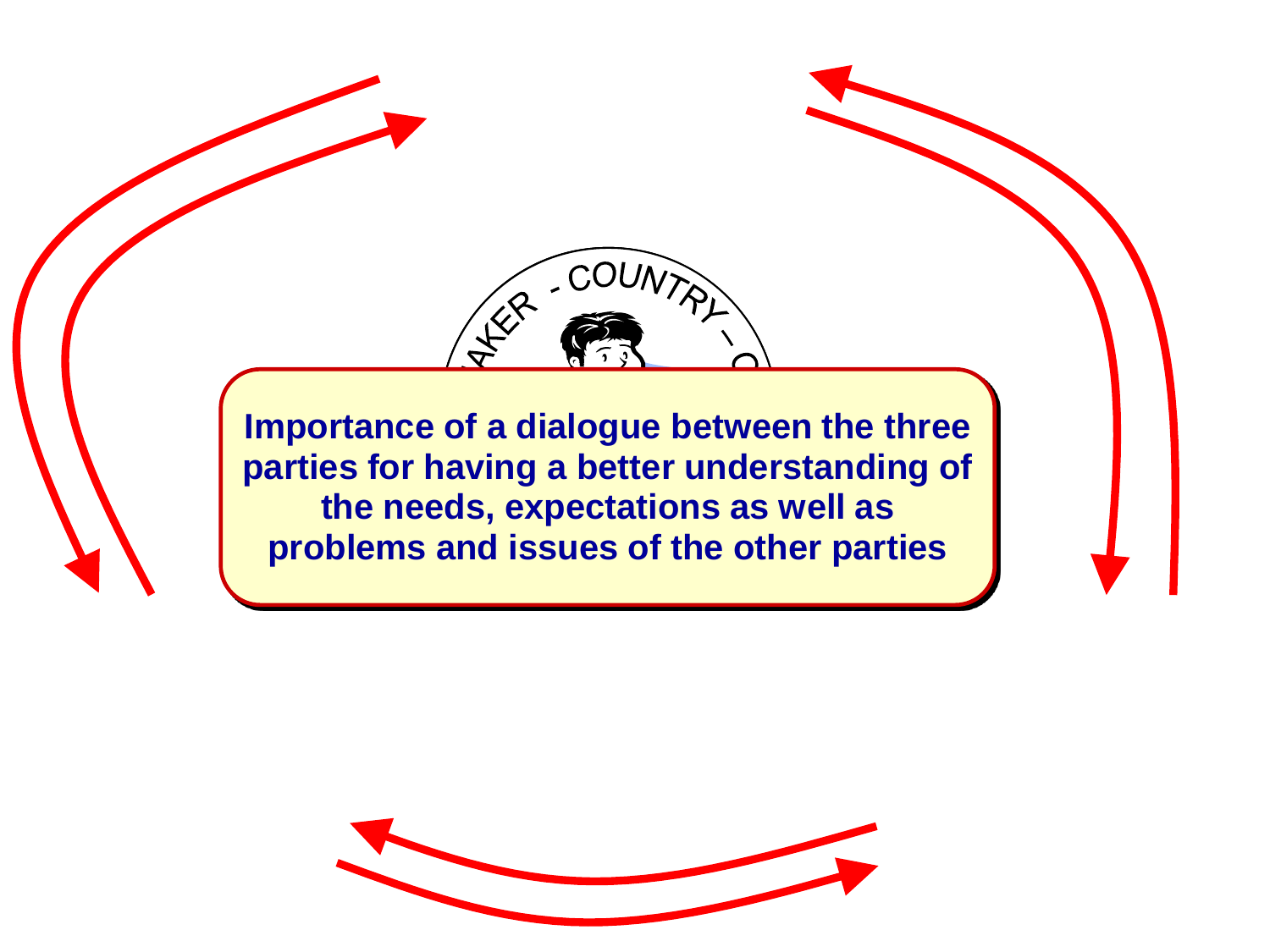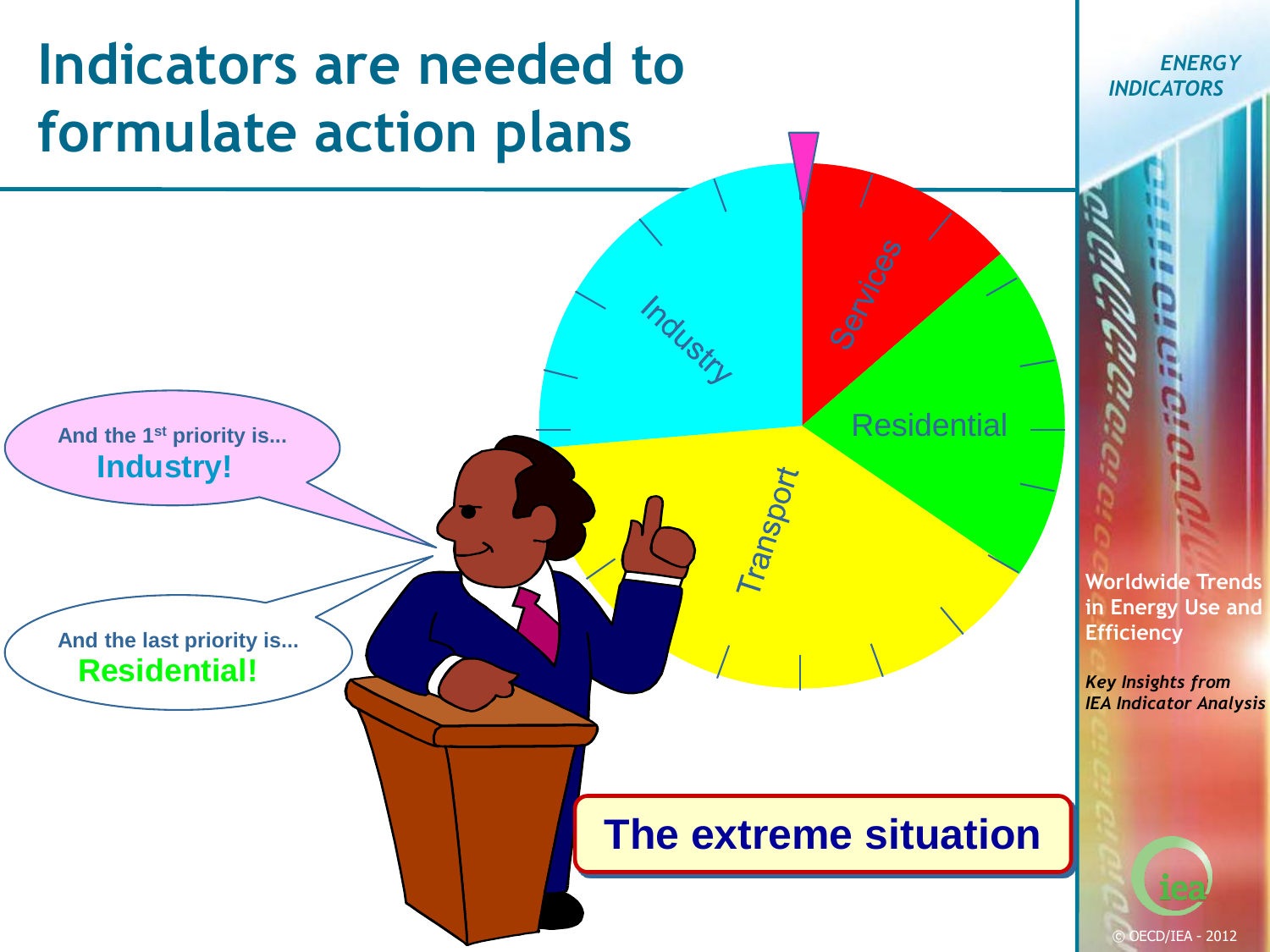### **Limit the data collection to what is necessary**



*ENERGY*

*INDICATORS*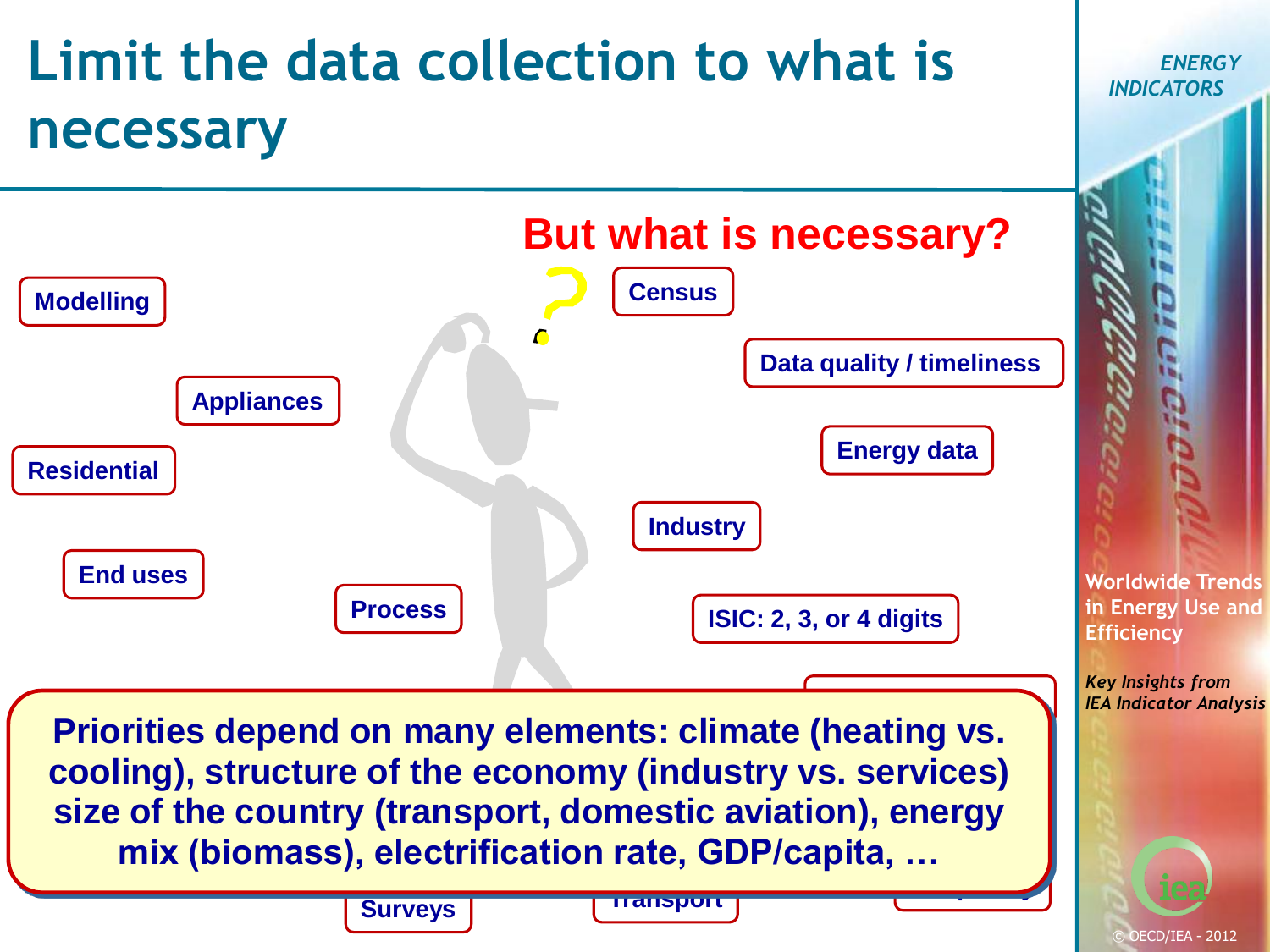# **Objectives: a Better Understanding**



- **Why it is important for policy makers to have relevant indicators**
- **Which indicators analysts should build and use**
- **How to collect the proper end-use energy and activity data**
- **Gaps, barriers and solutions**
- **Benefits of harmonisation and role of organisations**

DE CORANALYST

*600z —* N<sup>(</sup>

**DROM** 

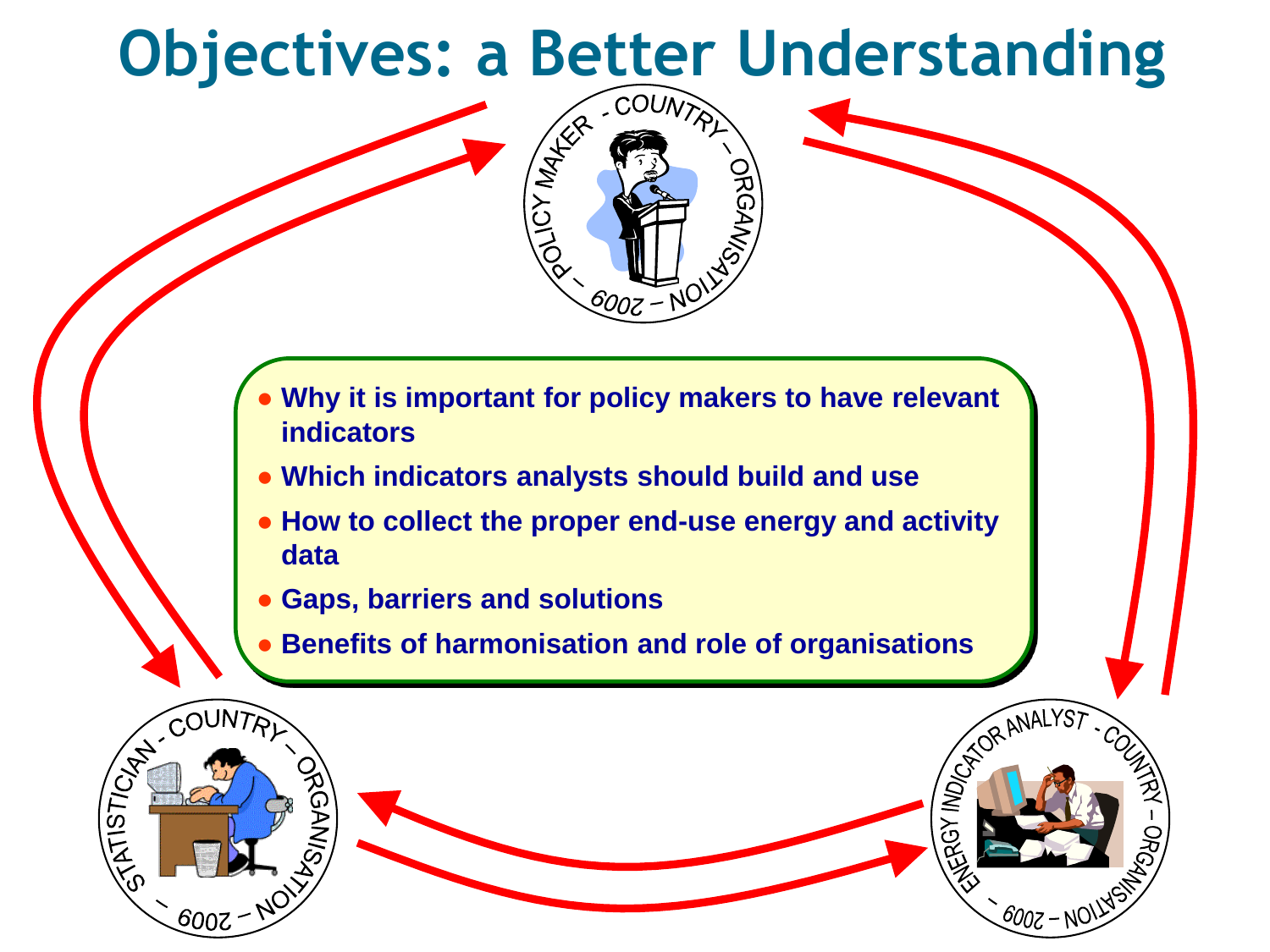## **The next day**

### **Indicators overview**

- **The energy efficiency indicators template – the need to go beyond what is collected in the balance**
- **Understanding energy efficiency indicators**
- **Energy efficiency indicators**
	- **Practical exercises 1: how-to?**
	- **Practical exercises 2: Decomposition**

**Worldwide Trends in Energy Use and Efficiency**

*ENERGY*

*INDICATORS*